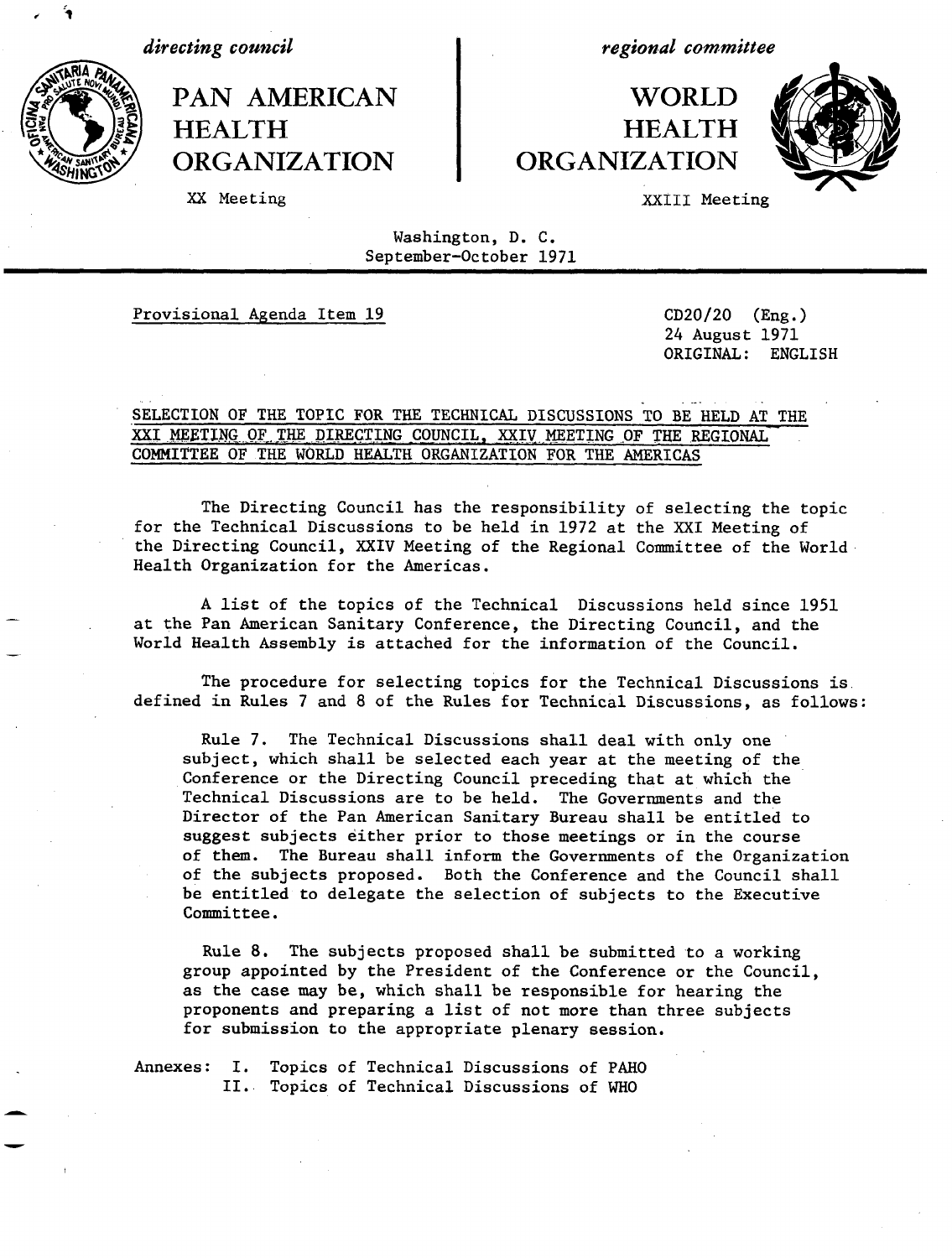## TOPICS OF TECHNICAL DISCUSSIONS

#### Pan American Health Organization

1953 - Directing Council

 $\tilde{v}$  a

Nutrition Programs in Public Health Services

1954 - Pan American Sanitary Conference

- 1. Methods of Improving the Reliability of Raw Statistical Data Required for Health Programs
- 2. Control of Infant Diarrheas in the Light of Recent Scientific Progress
- 3. Application of Health Education Methods in Rural Areas in Latin America

1955 - Directing Council

- 1. Methods of Improving the Education of Public Health Personnel
- 2. Medical Care in Rural Areas

1956 - Directing Council

Methods for the Preparation of National Public Health Plans

1957 - Directing Council

Bases and Methods for the Evaluation of Health Programs

1958 - Pan American Sanitary Conference

The Prevention of Accidents in Childhood

1959 - Directing Council

Technical, Financial, and Administrative Aspects of Water Supply in the Urban Environment in the Americas

#### 1960 - Directing Council

Technical, Administrative, Legal, and Financial Aspects of Garbage and Refuse Disposal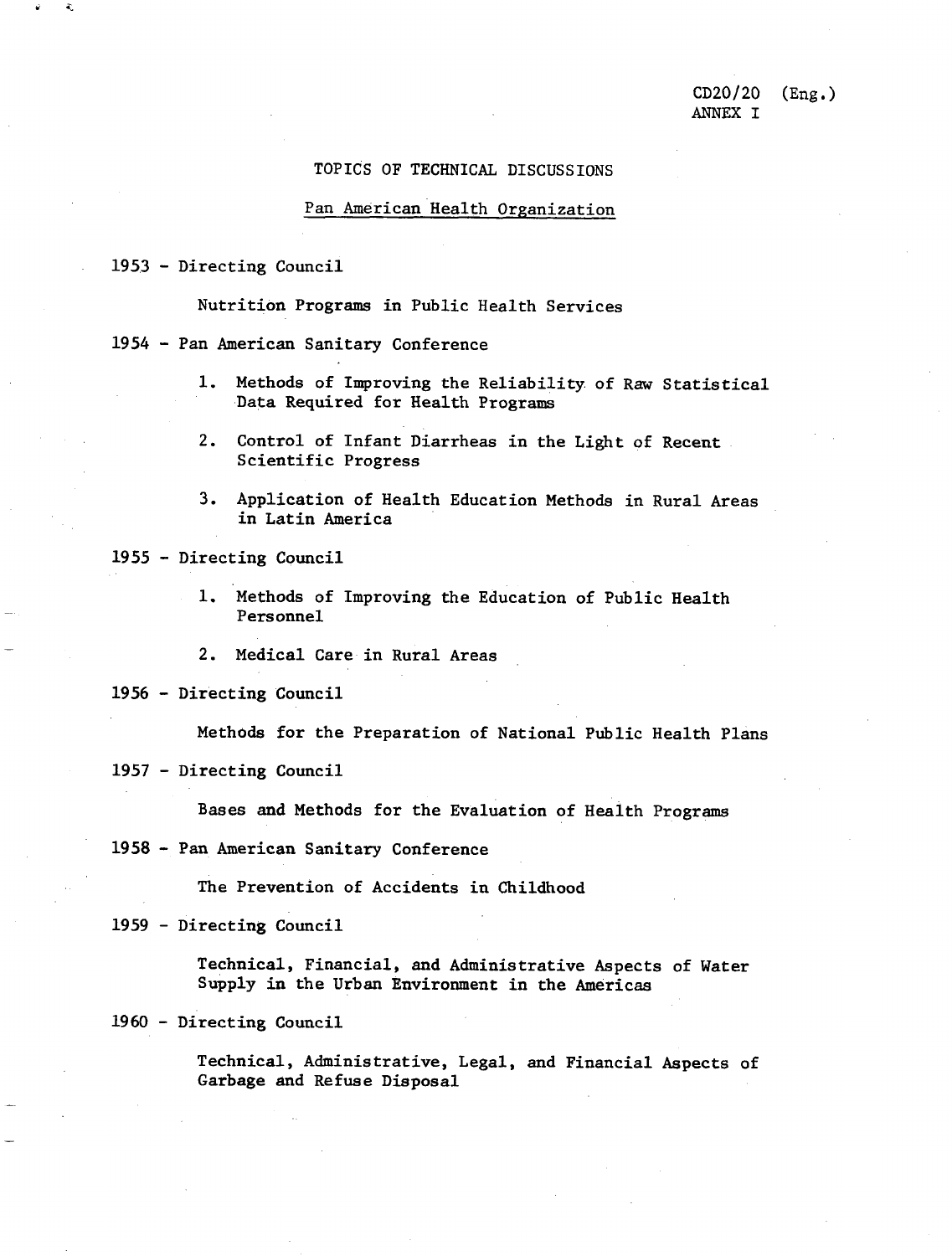CD20/20 (Eng.) ANNEX I Page 2

### TOPICS OF TECHNICAL DISCUSSIONS

### Pan American Health Organization (cont.)

1961 - Directing Council

Methods of Evaluation of the Contribution of Health Programs to Economic Development

1962 - Pan American Sanitary Conference

The Present Status of Medical Care in the Americas in Relation to its Incorporation as a Basic Service in Integrated Health Programs

1963 - Directing Council

Ideas for the Formulation of a Plan for the Control of Gastrointestinal Diseases, including Environmental Sanitation Measures, Epidemiology, Health Education, and Early Diagnoses and Treatment

1964 - Directing Council

Tuberculosis Eradication: A Task for Present Planning and Future Action

1965 - Directing Council

Methods of Improving Vital and Health Statistics

1966 - Pan American Sanitary Conference

Means for Promoting and Making Effective the Coordination between the Services and Programs of Ministries of Health, Social Security Institutes, and Other Institutions that Conduct Activities Related to Health

1967 - Directing Council

Methods of Increasing Health Services Coverage in Rural Areas

<sup>1968</sup>- Directing Council

Participation of the Health Sector in Population Policy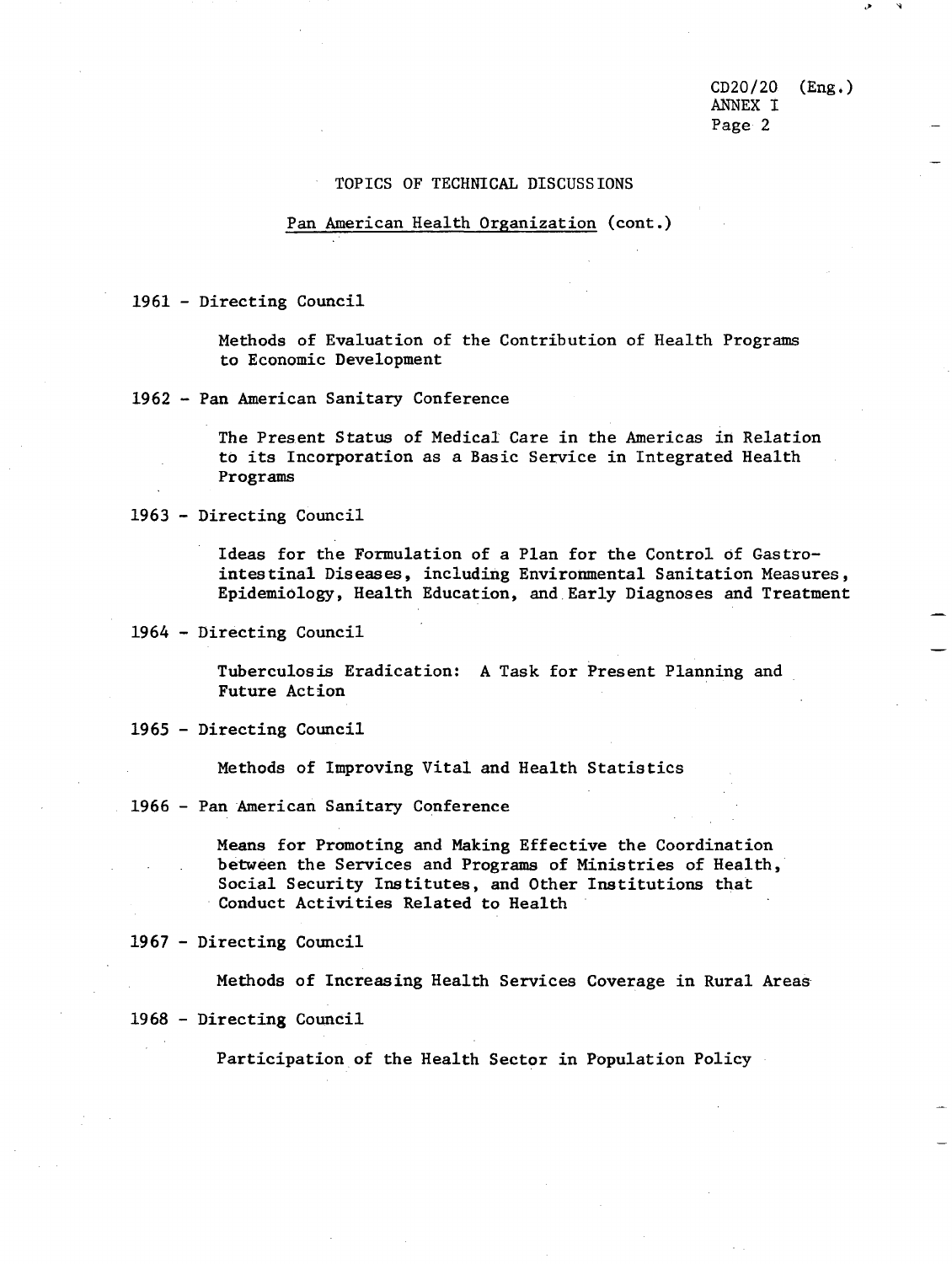CD20/20 (Eng.) ANNEX T Page 3<sup>-1</sup>

# TOPICS OF TECHNICAL DISCUSSIONS

# Pan American Health Organization (cont.)

1969 - Directing Council

Financing of the Health Sector

1970 - Pan American Sanitary Conference

Venereal Diseases as a National and International Health Problem

 $\sim 10^{11}$  km

# 1971 - Directing Council

 $\mathcal{A}^{\pm}$ 

Environmental Pollution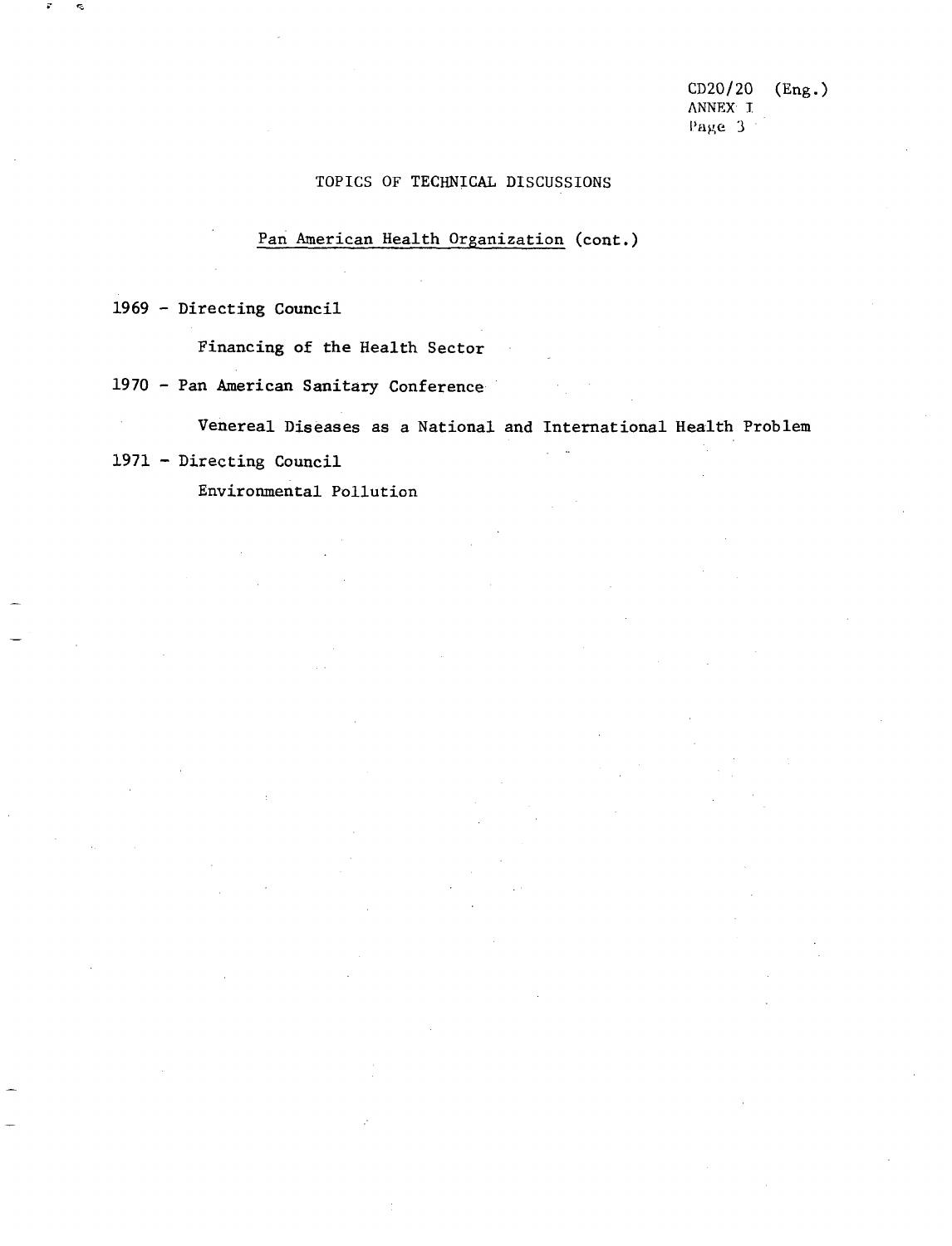# TOPICS OF TECHNICAL DISCUSSIONS

#### World Health Organization

- 1951 The Education and Training of Medical and Public Health Personnel
- 1952 a) The Economic Value of Preventive Medicine
	- b) The Methodology of Health Promotion of Local Areas
- 1953 Methods of Applying Modern Health Techniques of a Preventive and Curative Nature to Give the Most Effective and Economical Results of a Long-term Program in Relation to the Following Communicable Diseases: a) Tuberculosis, b) Syphilis, c) Typhoid Group of Fevers
- 1954 Public Health Problems in Rural Areas
- 1955 Public Health Problems in Rural Areas
- 1956 The Role of Nurses
- 1957 The Role of the Hospital in the Public Health Program
- 1958 -
- 1959 Health Education of the Public
- 1960 The Role of Immunization in Communicable Diseases Control
- 1961 Recent Advances in Tuberculosis Control
- 1962 Mental Health Programs in Public Health Planning
- 1963 Education and Training of the Physician for the Preventive and Social Aspects of Clinical Practice
- 1964 The Influence of Community Water Supply Programs on Health and Social Progress
- 1965 Health Planning
- 1966 The Collection and Use of Health Statistics in National and Local Health Services

1967 - The Challenge to Public Health of Urbanization

1968 - National and Global Surveillance of Communicable Diseases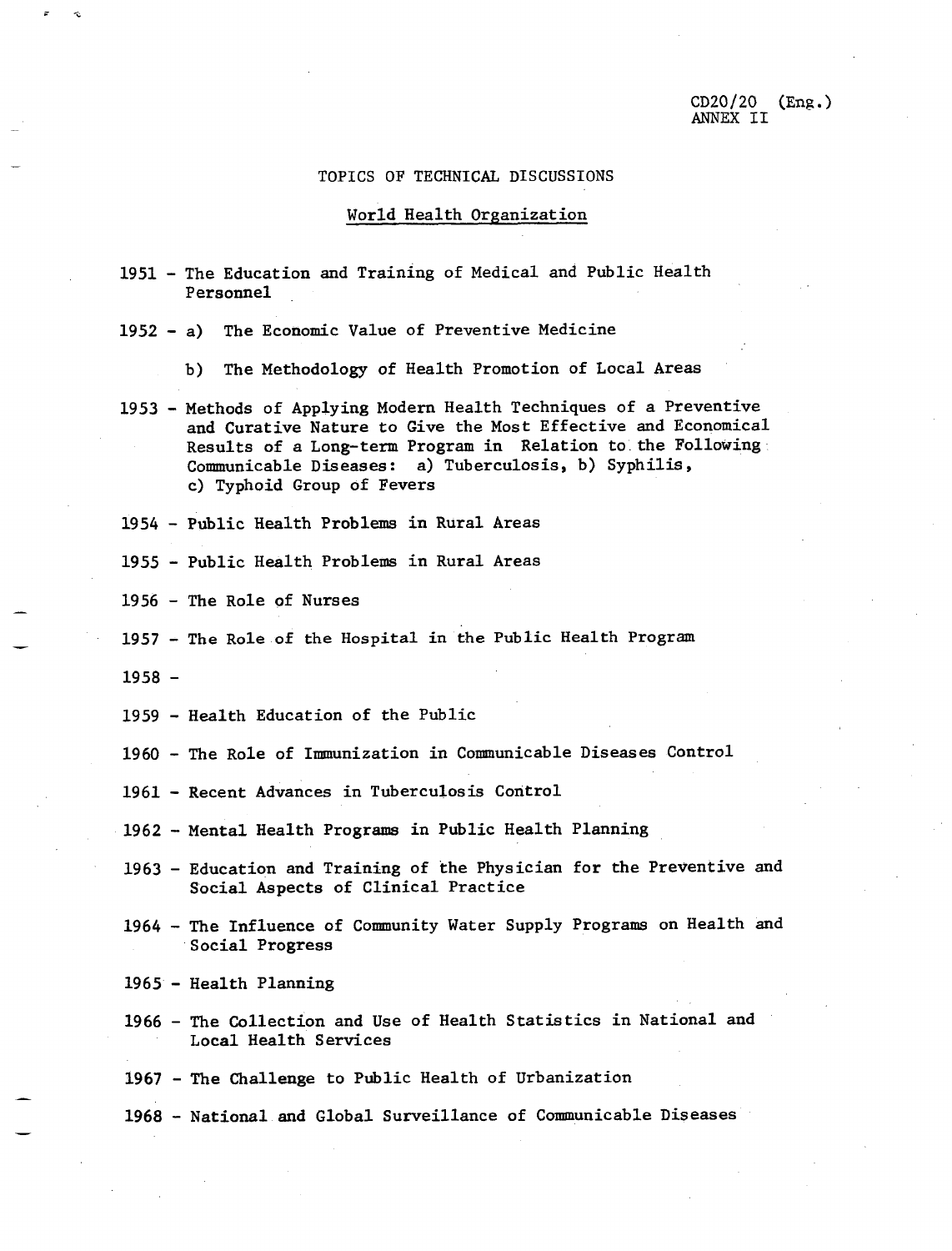CD20/20 (Eng.) ANNEX II Page 2

# TOPICS OF TECHNICAL DISCUSSIONS

# World Health Organization (cont.)

- 1969 The Application of Evolving Technology to Meet the Health Needs of People
- 1970 Education for the Health Professionals Regional Aspects of a Universal Problem
- 1971 Mass Health Examinations as a Public Health Tool
- 1972 The Contribution of Health Programmes to Socio-economic Development